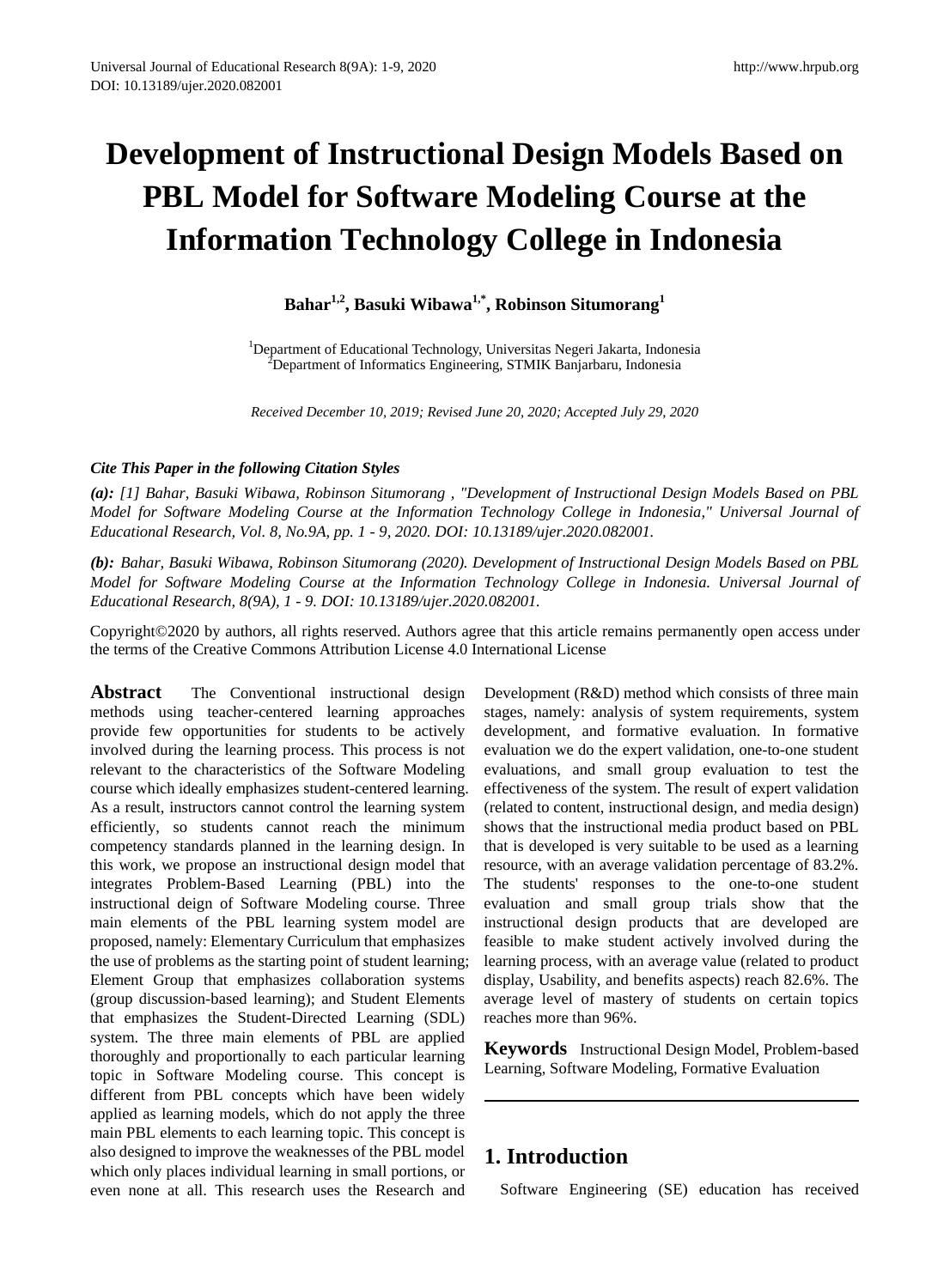considerable attention from Institute of Electrical and Electronics Engineers (IEEE) and Association for Computing Machinery (ACM) societies. There SE is defined as "The application of a systematic, disciplined, quantifiable approach to the development, operation, and maintenance of software". Guiding Principles from IEEE and ACM clearly state that SE education needs to combine computer science foundations with engineering, organizational, teamwork, communication and project management issues. Guidelines for curriculum delivery from the same reference clearly point to the need for practical project and team-oriented exercises with a significant capstone project (IEEE Computer Society, 2004).

Software Engineering education has characteristics that are different from other fields of science. Software Engineering is a science whose technology is continuously changing, due to the following factors. First, software is related to the advances in technology in relation to other hardware and software that demand compatibility, as well as changes in the company's business strategy and the behavior of end-user demand support changes to the need for software. It requires high adaptation skills in the development process (Juman, 2018). Second, the development of Information and Communication Technology operating by software has caused some difficulties during the software development process. The large volume of code (program) and the complexity of the system architecture cause small software development systems to be individually abandoned, and transferred to technology development collectively and collaboratively. Third, software design and programming technology also develop dynamically. Various development models and software programming languages have encouraged the emergence of a variety of new libraries in the software development environment, thus demanding lifelong learning adaptation (Kazimov, Bayramova, 2017).

Software Engineering applies a systematic and disciplined approach to the development, operation, and maintenance. Thus, software developers need technical and social skills in their work. Traditional teaching methods that focus on lectures and tutorials for Software Engineering students are not enough to develop the skills to solve real-world problems. In the traditional learning approach, most students must complete their assignments, and this is contrary to professional practice in the collaborative environment of software development teams (Oliveira, dos Santos, & Garcia, 2013; Krusche, von Frankenberg, & Afifi, 2017). Su, Jodis, & Zhang (in Fertalj, Milašinović, & Kosović, 2013) suggest that the importance of providing students with real problems and a real teamwork environment must be a concern in software learning in college.

It is essential for software developers to have the ability to understand user needs, cooperate in teams, and participate in the overall software engineering development process. Related to this, students feel that software engineering is a complex science because, in addition to mastering technical skills, it also requires social aspects. Žagar (2008) suggests that software engineers are required to have soft skills, including the ability to present knowledge, learn from independent sources, and listen to what others have to say.

The characteristics possessed by software as described previously, require an approach in the learning process of Software Engineering which emphasizes active learning, leads to the concept of lifelong learning, emphasizes the resolution of problems in the real world and unstructured problems, and emphasizes collaboration skills. It is contrary to the learning system that is widely used in learning Software Engineering in Higher Education, namely the direct learning model (direct instruction). Direct learning model (direct instruction) uses teacher demonstrations and explanations combined with training and student feedback to help students obtain real knowledge and skills needed for further learning (Wahono, 2012). Direct-Learning Model emphasizes class interaction which is primarily initiated by the teacher and generally does not involve student interaction (Ewing, 2011). The direct learning model also highlights the achievement of basic/declarative and procedural pedagogical goals (Ekasari, Gunawan, & Sahidu, 2017)

We have conducted preliminary research at several Information Technology campuses in Indonesia using questionnaires distributed to teachers and students. We also make observations in classes that hold lectures on Software Modeling. The results of the preliminary study indicate that the direct learning method in the modeling software course results in a passive learning process, the low critical nature of students, low understanding of students in certain parts of the competence taught, and dull atmosphere of learning in the classroom. Due to such factors, students cannot reach the minimum competency standards planned in the learning design.

PBL is one of the learning models that can be applied to engineer disciplines. PBL is one of the best exemplars of a constructivist-learning environment. PBL is an influential way for inquiry-based learning in which students use an authentic problem as the context for an in-depth investigation of what they need and what to know. Problem simulation is used to activate students' curiosity before learning a subject (Akcay, 2009). PBL is an educational strategy that encourages students to know how to learn and work together in groups to find solutions to problems in real situations. PBL makes students think critically and analytically to get and use science literacy appropriately (Ardianto, Rubini, 2016). PBL correlates with cognitive functions that contain various types of thinking and creative acts in the learning phase (Nuswowati et al., 2017), including the use of existing knowledge (prior knowledge), reorganizing new knowledge in cognitive structures, analysis and synthesis, structuring and idea development,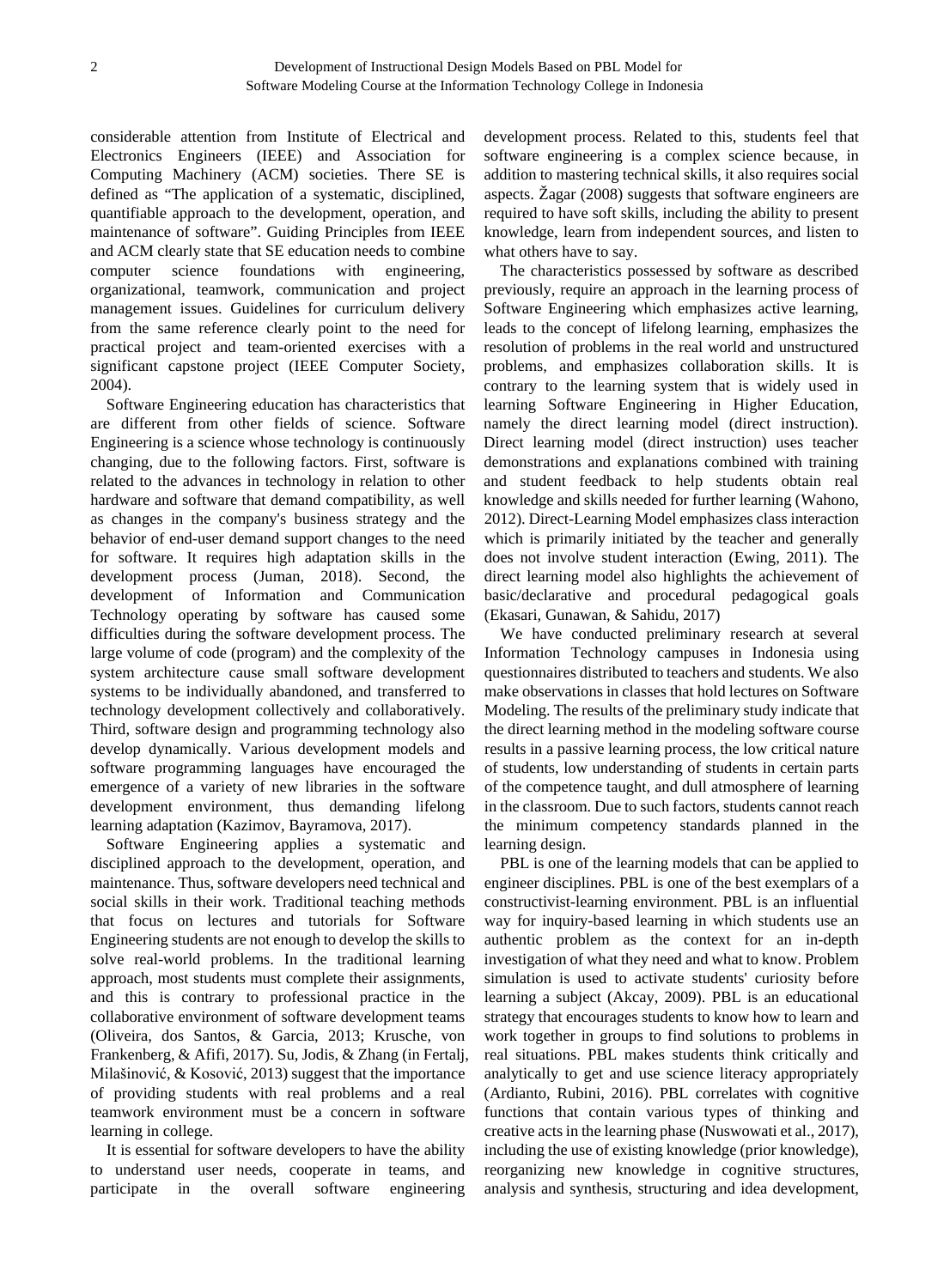and problem solving (Dickens, Arlett, 2009).

There have been many studies on engineering and learning software courses. Murphy, Phung, & Kaiser (2008) reported the results of their investigation on The COMS W4156 Advanced Software Engineering course at Columbia University. The study only focused on programming topics (programming work in pairs) with distance learning methods. The results of the investigation also do not clearly explain the PBL method used, and only present a number of challenges faced when teaching extreme Programming (XP) with a distance learning system using PBL for students who are not physically in one area, such as students' aversion to aspects of XP and difficulties in scheduling.

Richardson & Delaney (2009) reported the results of their investigation regarding the use of Problem Based Learning in Software Engineering Classroom. The study focused on the stages of system analysis and design in the cycle of Software Engineering. The application of PBL in the learning cycle begins with presenting authentic problems at the beginning of the learning sequence with the aim of developing a set of skills to not only solve problems in the future but also to bring these skills to the workplace. Furthermore, interaction is more focused on collaborative learning systems through small group discussions in the classroom to share knowledge from their work experience in the school. The instructor, in this case, does not act as a facilitator as it does in the normal PBL environment. So, student independence is reduced. There is little individual learning done by students in this model. In this experiment, learning is only done in the classroom. This investigation also does not present the impact of PBL on improving students' competence in learning.

Shim, Choy, & Kim (2009) introduced collaborative-learning in Software Engineering by implementing PBL strategies to help students understand the importance of social aspects and a systematic framework for improving teamwork skills. The concept offered is to integrate 12 stages of PBL into the four main phases of the Pressman model (Communication, Planning, Modeling & Construction, and Deployment). However, the 12 PBL phases are not implemented in any particular stage in the Pressman model. The initial three steps of PBL (Introducing PBL, introducing role instructors/learners, and identifying the problem) were integrated into the initial phase of RPL (communication phase). The next three PBL phases (establishing activity plans, learning goals settings, assigning tasks) were combined into the second phase of RPL (Planning). The next PBL Phase (scanning and collecting information, analyzing the collection information, and deriving a solution) was integrated into the third stage of RPL (modeling & construction). The final three phases of PBL (presenting a solution, evaluating the process, promoting adaptation to similar environments) were integrated into the fourth step of deployment. The implementation of the PBL model into the learning design

offered by Shim does not apply all three basic things (problem orientation, independent learning, group collaboration) PBL on each particular topic in the course. Shim only uses some of the three basic things, so that the potential cause problems if a specific topic of discussion requires the three elements of the PBL (problem orientation, students' independent activities, and student collaboration activities) in learning.

Tanner & Scott (2015) uses the flipped classroom approach in software analysis and design at the University of South Africa to create a learning environment that is more student-centered, to encourage class discussion and debate, which in turn serves to train students' critical thinking skills. Students are not only theoretical understandings design concepts but can also apply these concepts at the beginning of their learning. This finding concludes that the flipped classroom approach can improve students' understanding and ability to apply theoretical concepts and focus on solving real-world problems that are integrated into case studies. The flipped classroom approach creates a learning environment student-centered (Wibawa, Kardipah, 2018; Syakdiyah, Wibawa, & Muchtar 2018), encourages students' critical thinking (Moravec, Williams, & Aguilar-Roca, 2010), and allows students to learn theoretical concepts outside of classroom settings and apply these concepts in the classroom while getting help from facilitators and other students (Warter-Perez, Dong, 2012). However, the flipped classroom approach is fully controlled by the teacher, so students are not free to apply their knowledge to solve more complex problems. Other side, the concept of modeling should be carried out in various ways and must be focused on modeling options and assessing their validity. This situation makes some students break away from discussion because they feel they are not free to be creative.

Fakhriyah (2014) introduced the PBL model as an effort to develop students' critical thinking skills in the learning process. PBL begins with the orientation of the problem at the initial lecture meeting in the class guided by their instructor. Furthermore, students divided into small groups conducted field observations related to specific learning themes. Students in groups formulate problems encountered in the field observation process, then determine the right solution to solve the problem. At the end of the learning session, students reflect and conclude the results of the learning activities. This PBL model only emphasizes social skills acquired from the collaborative learning system. However, individual learning skills to look for sources of learning outside the classroom are needed, so students are accustomed to being learners of all time.

This paper proposes a conceptual PBL model implemented in Software Engineering life cycle phase (the analysis phase and design phase), which Pressman (2002) called the System Modeling phase. Integrating PBL into learning Modeling Software is done in three segments: 1)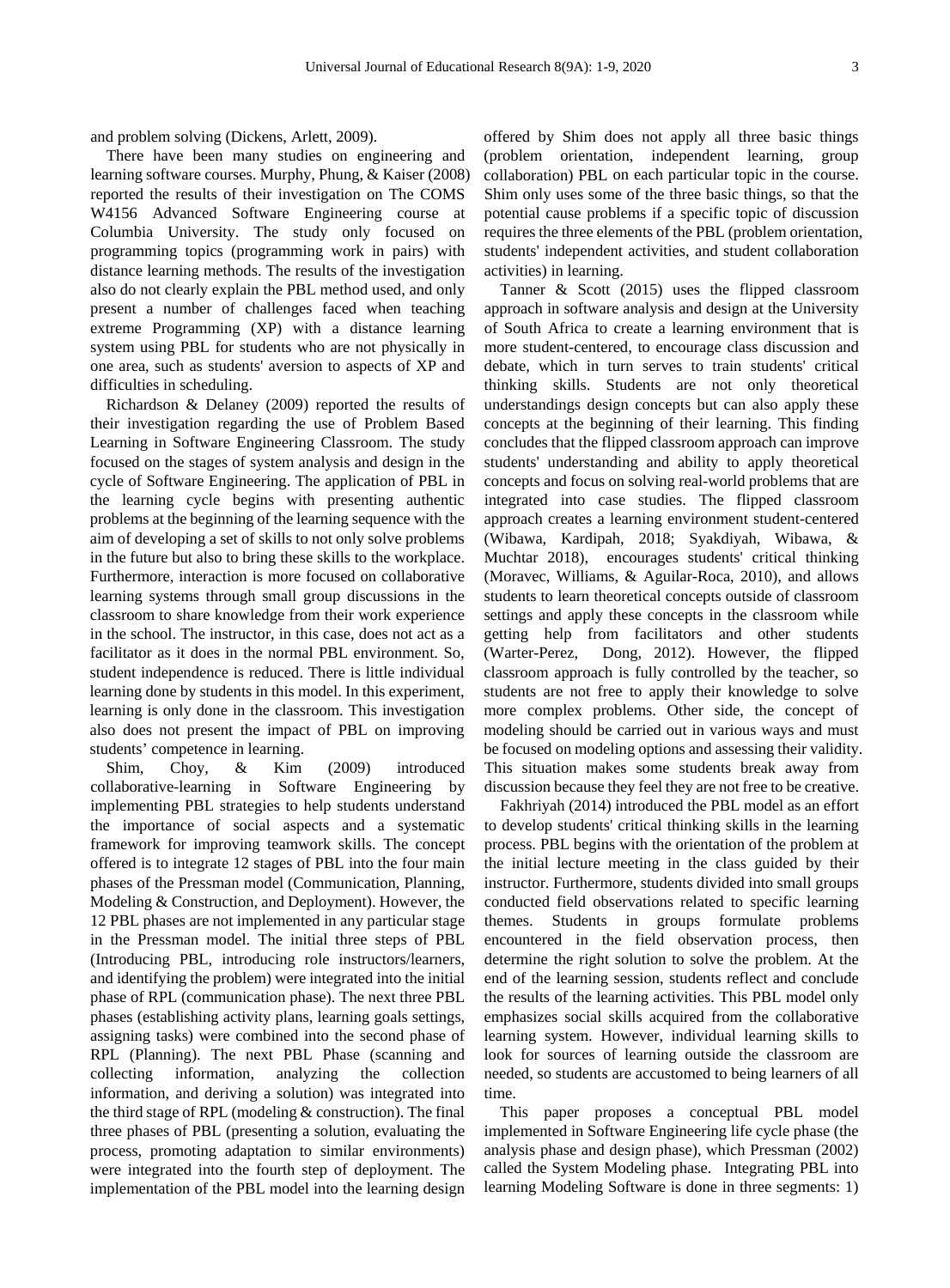In the Curriculum segment, emphasizing the use of problems as the starting point of student learning. The face-to-face model in class (direct instruction) with Presentation and Brainstorming methods is used to convey conceptual, structured things related to the problems to be discussed at each learning session; 2) In the Student segment, emphasizes independent learning (Student-Directed Learning). This activity underscores the activeness for students independently reviewing things that are not structural, are real in the field, about the concept of software requirements model developed. 3) In the Group segment, emphasizing collaboration. This activity highlights the active participation of students (small groups) in formulating and synthesizing the results of studies conducted independently. In learning Software Engineering, this activity is synonymous with the stages of Software Modeling Preparation which are presented in groups in the General Discussion Forum in the class, as a reflection medium for all the concepts of the problems studied, both individually and in small groups.

The overall application of the three main elements of PBL (problem orientation, independent learning, group collaboration) on each learning topic, is intended to perfect weaknesses in the Shim (2009) model which does not implement 3 PBL main elements on each learning topic. This concept is also designed to refine the weaknesses of Richardson & Delaney (2009) and Fakhriyah (2014) models which only place individual independent learning in tiny portions, or even none at all.

## **2. Methods**

In this work we use Research and Development (R&D) methods that refer to Gall et al. (2015) in developing and testing PBL-based Instructional Design Modeling Software Models. The main stages of the study consisted of:

- 1) Analysis of instructional needs, aims to formulate the main competencies in software modeling. The Focus Group Discussion (FGD) method was adopted in formulating key competencies. FGDs involve learning designers, management of study programs, college graduates, and users of graduates.
- 2) Development of instructional designs, including: developing assessment instruments, developing instructional strategies, and developing instructional materials. The proposed PBL concept is implemented in the stages of preparing the learning strategy
- 3) Model validation. Validation activities consist of: validation by experts (related to media design and instructional design) and one-on-one evaluations of students. At the end of each trial phase, data analysis and model revisions are carried out based on input obtained from the results of the trials.
- 4) Testing the effectiveness of instructional design through trials on small groups of students. A total of

20 students who have the characteristics of high, medium, and low ability to become respondents in the testing phase of a small group of students.

5) Evaluation of learning outcomes using items of test instruments available in instructional design documents. Learning outcomes are guided by the value of the ideal Minimum Mastery Standards (Rahma, Aulia, 2013). which are set nationally by the Indonesian government (minimum 75 on the assessment scale 0-100). At the end of each trial session a Focus Group Discussion is conducted to assess the constraints of each lecture session. If the evaluation results have not yet reached the minimum Mastery Criteria, the learning trial is repeated in a different class. Before the learning trials are carried out, a revision of the learning design is done first. The evaluation process is declared over and the learning design of PBL-based Software Modeling is declared effective if the acquisition of test results for all study participants has reached the ideal Minimum Mastery Standards.

# **3. Result and Discussion**

## **3.1. The Proposed Model of Development Instructional Design**

The Proposed model of development instructional design based on PBL model for Software Modeling course presented in Figure 1.



**Figure 1.** Stages of Development of Instructional Design Models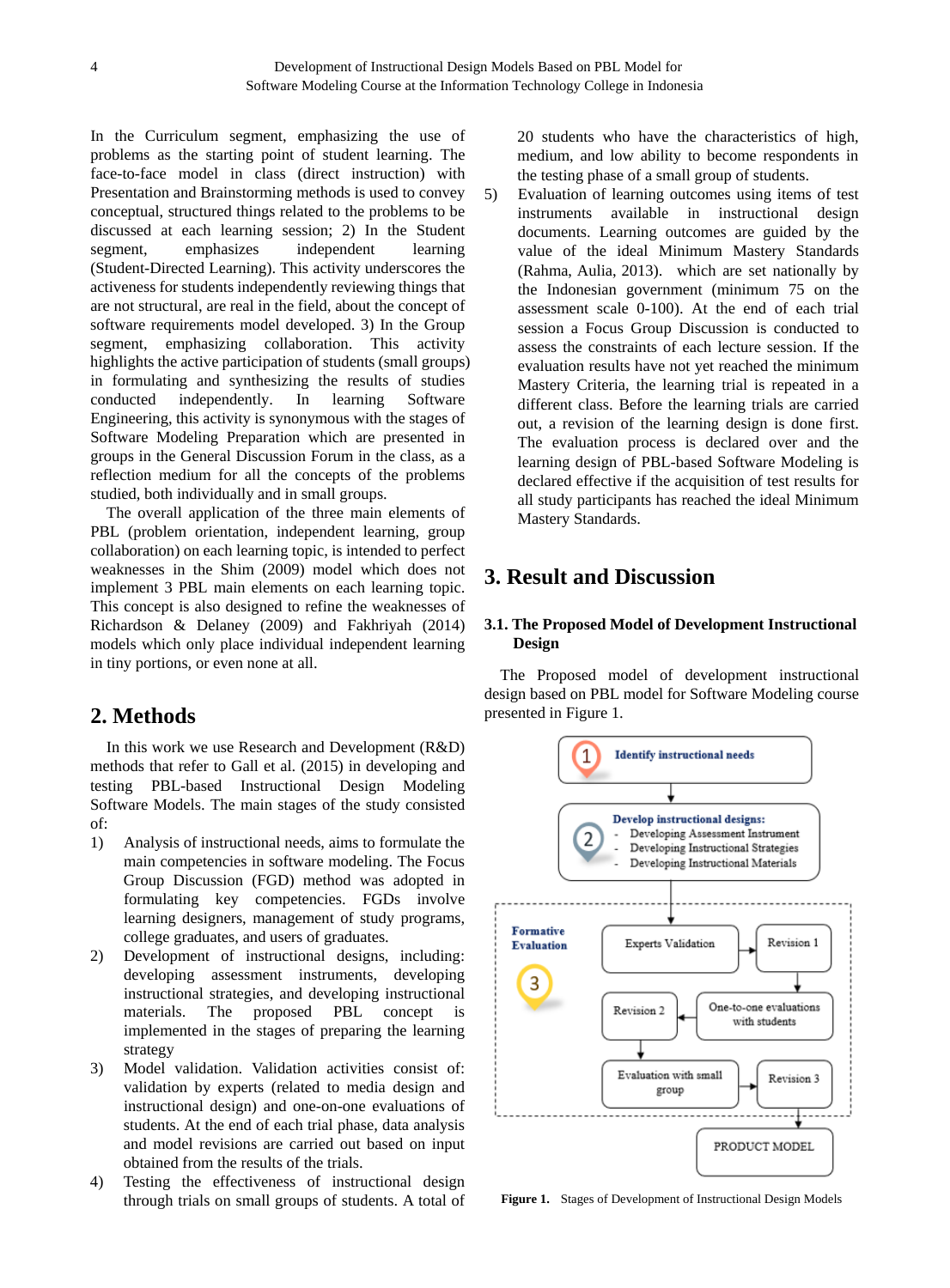In Figure 1, there are three main stages in the development of instructional design, namely: identifying instructional needs, developing instructional designs, and evaluating instructional designs.

#### **Identifying Instructional Needs**

The activity of identifying instructional needs is aimed at formulating instructional objectives. Formulation of instructional objectives involves stakeholders in the educational environment (active students, graduates, educators, and graduate users). Stakeholder involvement to ensure the achievement of Instructional needs that reflect the needs of the parties in the educational environment.

#### **Develop Instructional Designs**

The instructional design development activities are aimed at preparing learning outcomes assessment instruments, developing learning strategies, and developing instructional materials. Development of learning outcomes assessment instruments is aimed at measuring the level of mastery of students in each competency that has been set at the Instructional Objectives. The design of the learning outcomes assessment instrument is intended to measure the area of cognitive taxonomy (knowledge), the area of psychomotor taxonomy (practice), and the affective region (attitude of behavior). Cognitive assessment of students' responses using instruments in the form of tests, both in written and oral form. Psychomotor responses of students are measured by means of observation in the form of a check list combined with an attitude scale, while a description of the attitudes, perceptions or opinions of students is measured using rating scales.



**Figure 2.** The Concept of PBL Levels Integration with the Software Modeling Phase in Software Modeling Course

The learning strategies design is adapted to the proposed PBL model. Ten steps recommended in the PBL syntax, which are tailored to the learning characteristics of Software Modeling (Bahar, Wibawa & Situmorang, 2019) consisting of: PBL Orientation; Describe the problem & clarify the term; Organizing study groups; Learn independently; Formulate and present problems;

Designing field investigations; Carry out field investigations; Small group discussions; Making final project documents; General discussion forum. There are three main aspects in PBL Concept proposed in Software Modeling Course, namely: (1) Curriculum-level, the use of problems as a starting point for student learning; (2) Group-level, there is a collaboration (group discussion); and (3) individual Student-level, independent learning (Student-Directed Learning/SDL). Integration PBL levels with the software modeling phase in software modeling course presented in Figure 2.

In Figure 2, there are three phases in the software modeling proposed learning concept model, which are the results of alignment between the main PBL components (level) and the software modeling phase:

#### **1) Stage one (initial phase)**

The initial period is a learning phase with a face-to-face system in class, with presentation and brainstorming methods. In the software modeling course, this initial phase was used for introducing lectures that explain the basic concepts of analysis and modeling of software and the objectives and objectives of analysis and modeling. Direct face-to-face models in class (direct learning) were used to convey conceptual and structured matters. In PBL, this phase is at the curriculum level, namely the use or explanation of the problem as the starting point of student learning. Three PBL syntax is implemented in this phase, namely: PBL orientation; describe the problem & clarify the term; organizing study groups.

#### **2) Stage two (mid phase)**

Phase two is the phase of independent learning by individual learning participants. The second phase in PBL is called the period at the Student level, which is independent learning (Student-Directed Learning). In learning Modeling Software, this activity is identical to some of the events of problem analysis and system requirements and software system modeling activities, which emphasizes the activeness of students in independently reviewing things that are not structural and real in the field related to the concept of software requirements model that will developed. Two PBL syntax is implemented in this phase, namely: learn independently and carry out field investigations.

#### **3) Stage three (final stage)**

Stage three is a collaborative learning phase involving students in small groups, both in class and outside the classroom. The third phase in PBL is called the period at the Group level, characterized by collaboration (group discussion), while in learning modeling software, this activity is identical to several events in system analysis and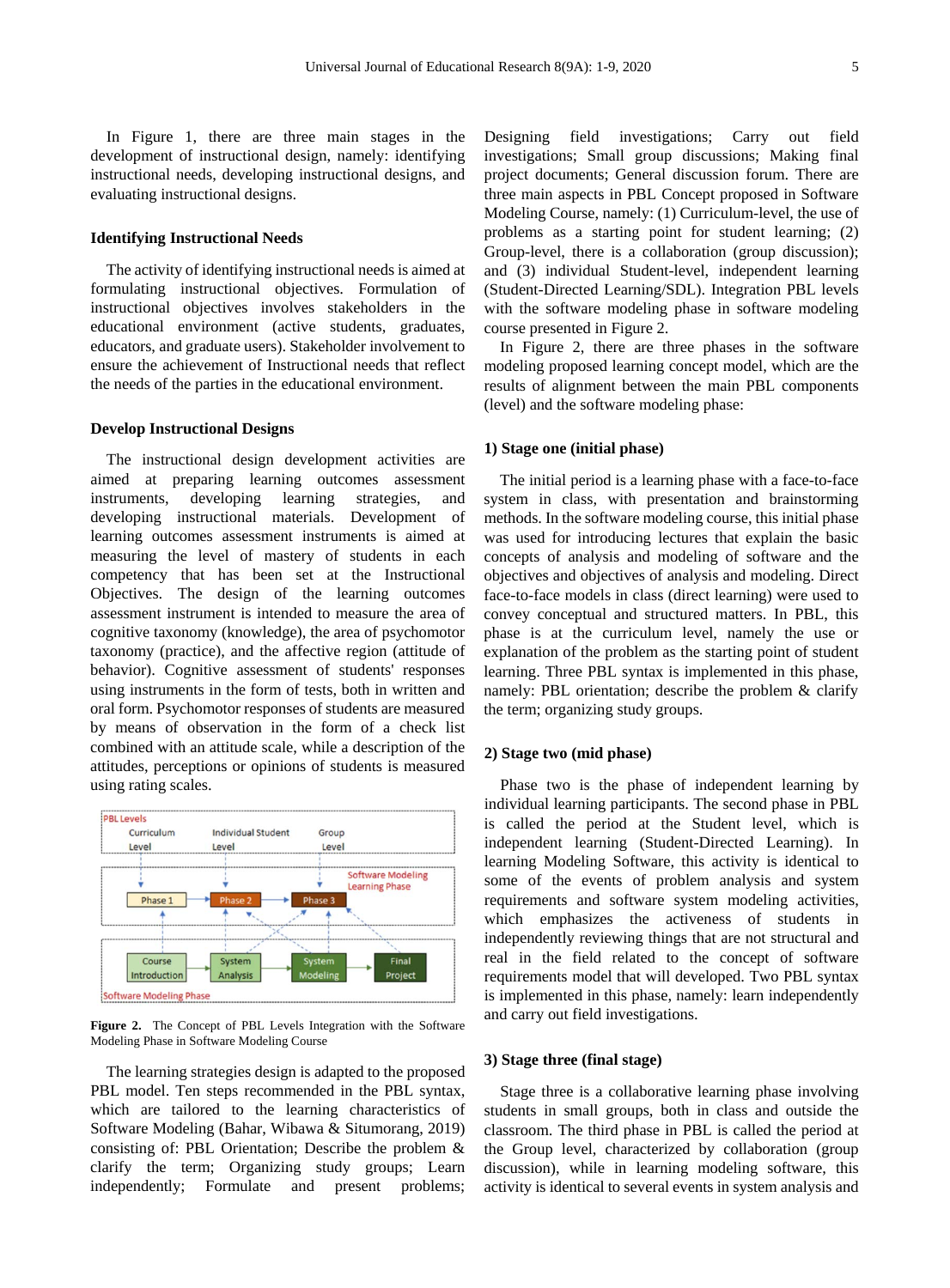system modeling which emphasizes the partnership of students (small groups) in formulating and synthesizing the results of studies previously carried out independently. This 3rd phase in learning software modeling is also identical to the stages of software modeling preparation that will be accounted for in groups in the general discussion forum in the class, as a medium to reflect on all conceptual issues that have been studied both individually and in small groups. In this stage, Five PBL syntax is implemented in this phase, namely: formulate and present problems; designing field investigations; small group discussions; making final project documents; general discussion forum

#### **Evaluating Instructional Design**

Formative evaluation models that refer to the Dick and Carey (2014) models are used to validate instructional designs that have been developed. Dick and Carey (2014) divided the stages of formative evaluation into four stages, namely: one-on-one evaluations by experts, one-on-one evaluations by students, small group evaluations, and field trials. But in its implementation, Keller (Suparman, 2014) holds that the designer can choose and use only two or three steps in accordance with certain considerations (availability of time and cost). The formative test in this study only went through three stages of formative testing, namely: validation by experts (instructional design experts, Information Technology media experts, content modeling software experts), one-to-one student evaluations, and small group evaluations.

In the model validation process by the experts, each expert (instructional design expert, information technology expert, and modeling software content expert) was asked to examine the instructional design that was developed. Input from each expert is used to perfect instructional design before conducting one-to-one evaluation with students.

One-to-one evaluations by students involved three respondents (students) who had the characteristics of the target population. The three selected students represent high, medium, and low abilities. First the instructional material is given to students to learn, then ask the students' understanding of certain parts of the instructional system. Students provide a view of the material and learning activities undertaken. Student input is used to make improvements to instructional design before testing small groups.

Small group testing involved 20 students who represented high, medium and low abilities. The initial step is to prepare the learning environment, learning facilities, tools needed in instructional strategies and forms of instructional activities that have been determined. Instructional activities begin by measuring the students' initial competency through pretest. The next step is organizing learning activities in accordance with the PBL strategy that has been formulated. Posttest is carried out

after the learning activities are over. At the end of the learning session, students again provide input regarding instructional activities. Input is needed as a guideline for perfecting instructional design before becoming a final product. The effectiveness of instructional activities is measured by comparing the significance of the value of student learning outcomes at Posttest with Pretest, as well as the achievement of predetermined competency standards. The effectiveness of instructional activities is also measured based on the attitudes of students and teachers towards instructional activities, as well as the feasibility of instructional activities in terms of time relevance.

#### **3.2. Testing the Effectiveness of Instructional Design**

#### **Expert Validation**

Validation by experts and students of instructional design products is carried out through questionnaire sheets in the assessment range 1 - 4. Value  $4 =$  correct,  $3 =$  quite accurate,  $2 = \text{inaccurate}$ , and  $1 = \text{inaccurate}$ . Each value given is transformed into a percentage  $(\%): 85 - 100 = \text{very}$ feasible (does not need to be revised),  $75 - 84 =$  feasible (does not need to be revised),  $55 - 74 =$  not enough (needs to be revised), and  $0 - 54 =$  not feasible (needs to be revised). On the questionnaire sheet, experts can provide suggestions, criticisms, and input on the learning media products developed.

Instrument items for evaluating instructional design are items related to aspects: the accuracy of the formulation of learning objectives, evaluation tools, and learning strategies. To evaluate learning content, instrument items related to aspects of learning material relevance and the quality of learning material are used. The Evaluation of Information Technology-based Learning Media, uses instrument items related to the aspects of visual, functional, and Usability communication. Table 1 presents the results of evaluations by experts on the instructional design products developed.

**Table 1.** Expert Validation Results

| <b>Expert</b>                        | <b>Average Score</b><br>$($ %) |
|--------------------------------------|--------------------------------|
| Software Modeling Content Expert     | 83.20                          |
| <b>Instructional Design Expert</b>   | 82.40                          |
| <b>Information Technology Expert</b> | 84.30                          |
| Average                              | 83.20                          |

Table 1 presents the results of the average assessment by instructional content experts, which is 83.20%. This value indicates the learning content in the category is feasible to use. The results of the instructional design expert assessment reached an average of 82.40%, indicating the instructional design was in the appropriate category for use. Likewise, the results of the Information Technology-based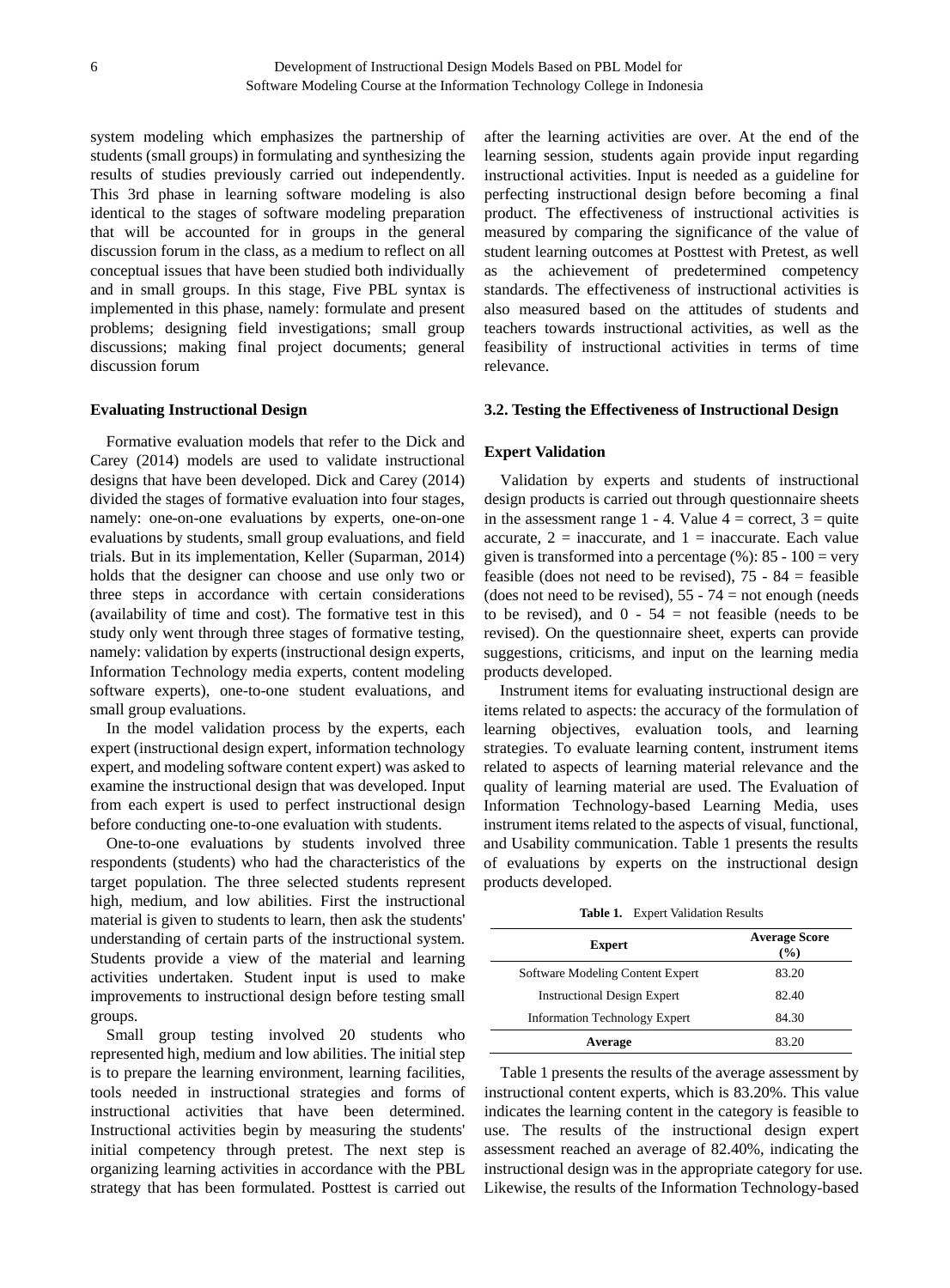instructional media expert evaluation reached 84.30%, indicating that the learning media for Modeling Software based on online technology is also feasible to use. The average value of the results of expert validation on instructional design products developed reached 83.20%, indicating that the products in the effective and feasible category were used.

## **One-to-One Evaluation by Students, and Small Group Tests**

One-to-one Evaluation by Students and Small Group Tests, done by comparing the significant or not the value of student learning outcomes in Posttest with the value of the results of the Pretest when testing on students in small groups. The effectiveness of instructional design development was also confirmed to students through one-to-one student test. In the one-to-one student test, students are asked to provide responses related to Visual Communication aspects, usability aspects and benefits aspects. Students' responses are also asked at the end of the field test. Evaluation results as presented in table 2.

**Table 2.** Student Evaluation Results

| <b>Pretest</b><br><b>Completeness</b><br>Average $(\% )$ | <b>Posttest</b><br><b>Completeness</b><br>Average $(\% )$ | <b>Instructional Product</b><br><b>Assessment Results (%)</b>                                             |
|----------------------------------------------------------|-----------------------------------------------------------|-----------------------------------------------------------------------------------------------------------|
| 54.60                                                    | 95.50                                                     | Visual communication<br>display: $84.50$<br>Usability: 81.80<br>Benefits aspects: 81,60<br>Average: 82.60 |

The results of assessments by students of the Visual Communication Display aspect reached an average of 84.50%. These results indicate the instructional design is very feasible to use. The Usability aspect reaches an average of 81.80%, indicating instructional design is appropriate to use. The assessment of students on Benefits Aspect averaged 81.6%, indicating that the instructional design was feasible to use. Overall, the average value of students' scores on instructional design products for Modeling Software that was developed reached an average of 82.60%, indicating that instructional design products in the appropriate category were used.

The results of instructional design tests on students in small groups showed there were about 85% of 20 respondents who stated that the learning methods applied in instructional designs greatly motivated students to learn, so that the target of learning achievement could be achieved. These results include face-to-face learning in class and independent learning processes. This statement is supported by data on the percentage of mastery learning in the field of competency tested (table 2), which on average reaches more than 95% in the posttest results. This result is higher than the results obtained at pretest which only reached 55%. This finding is in line with the findings of Jones et al. (2013) that many elements in PBL-based

learning strategies provide opportunities to motivate student learning. This finding is also consistent with the findings of Fatima and Abdullah (2013) who concluded that PBL creates a learning environment that trains students to think, guides students to critically ask questions, and facilitates students' level of understanding to become deeper.

## **4. Conclusion**

The PBL strategy model, which is applied comprehensively in the learning phases of software modeling, is effectively used as a learning strategy to reach the minimum competency standards planned in the learning design. However, in the trial model we found that some students seemed confused following each learning session, even though the lecture procedure was explained at the beginning of the lecture meeting, and several modules were provided as a guideline for lectures. Some students ask instructors to give more concrete explanations, even though they are at the end of the lecture session. Even after refining the strategy in the initial description of this PBL-based learning procedure, the results of the trial show that some students still do not understand the PBL concept in depth, so that their scores are still less than the ideal minimum adequacy standard. This finding is in line with the findings of Jones (2013) who questioned how long it took for PBL orientation to students so that students really understood and followed the PBL-based learning process correctly? This finding also supports the results of Schneider's study (2014) which has caused some open debate regarding PBL-based learning, namely: how many modules must be created for learning guidelines in PBL so that PBL can run effectively, students have the potential to experience confusion if there is not enough framework in early learning , and students who do not have relevant and adequate initial knowledge tend to be left behind.

The transition from conventional teaching methods (direct instruction) to PBL models instills a negative mindset towards PBL for students who are not familiar with inductive learning methods. We found some students to be passive after attending the learning session. Some students get bored following PBL's long procedures, and others feel burdened when they are asked to fill out learning forms in an orderly manner, which is new to them. This finding is in line with the statements of Harun, Yusof, Jamaludin, & Hassan (2012) that student motivation is the key to success in the application of problem-based learning (PBL). In this regard, we recommend examining the integration of the PBL model into instructional designs based on motivation in future studies.

Application support for Information Technology-based Content Management Systems / Moodle applications is not sufficient as an effective communication medium to support PBL-based learning strategies. Students need more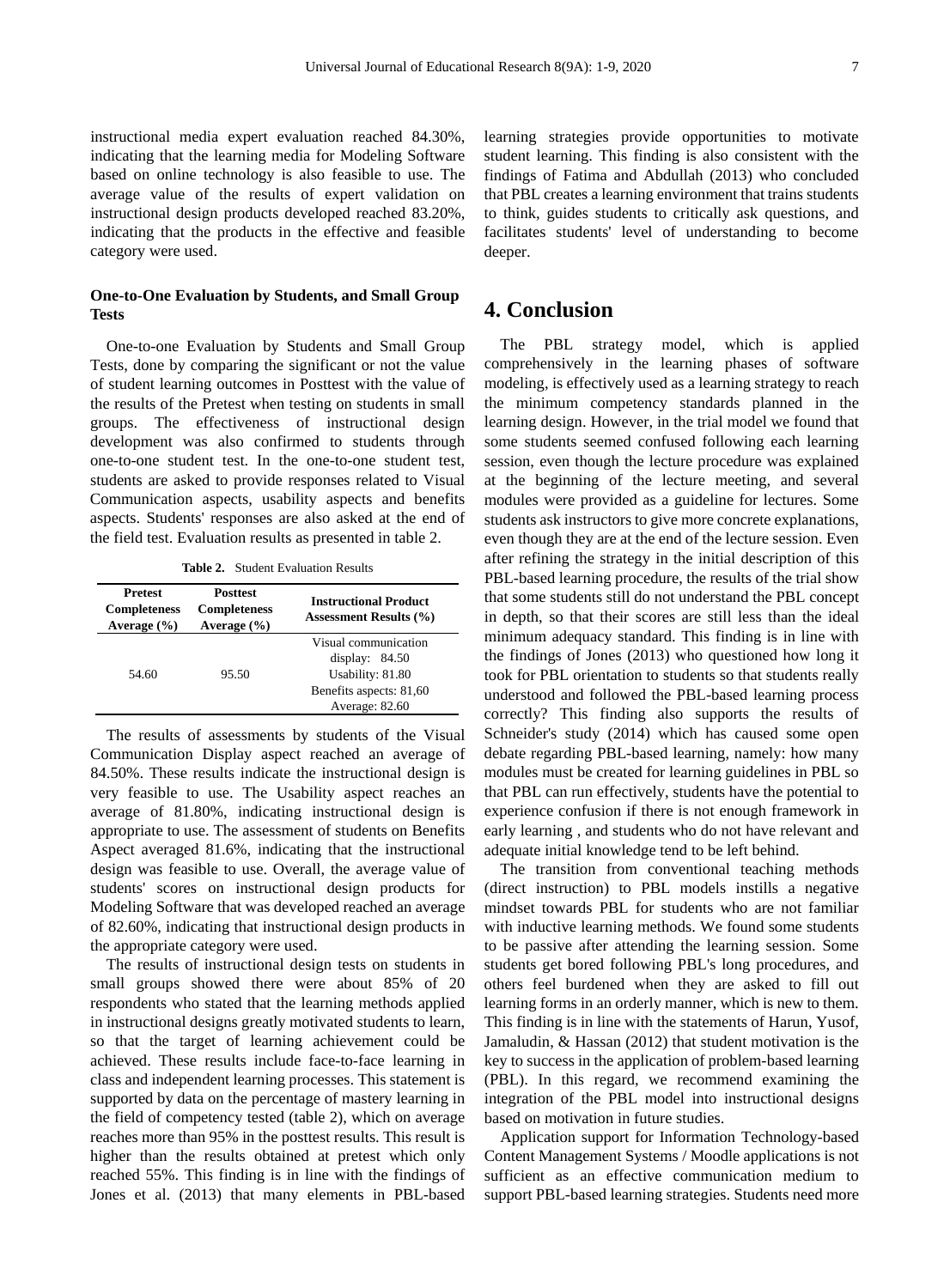effective Information and Communication Technology features to support their learning outside the classroom, for example: technology features to support group members' virtual inspiration, and technology features to support group members accessing resources. Technology features are also needed to support independent learning resources, as stated by Bahar & Soegiarto (2020) that Information technology-based learning media products are very suitable to be used as a source of independent learning. In this connection, further discussion is still needed on how a truly effective Information Technology (Information System) design model can support PBL-based learning strategies.

Application support for Information Technology-based Content Management Systems / Moodle applications is not sufficient as an effective communication medium to support PBL-based learning strategies. Students need more effective Information and Communication Technology features to support their learning outside the classroom, for example: technology features to support group members' virtual inspiration, and technology features to support group members accessing resources. Technology features are also needed to support independent learning resources, as stated by Bahar & Soegiarto (2020) that a good Information technology-based learning media product design is very suitable to be used as a source of independent learning.

The limitation of this study is that partial testing has not been carried out to determine which components have a significant impact on the application of instructional design, whether the instructional design product or PBL model is integrated in the instructional design. Future studies can be carried out in depth to examine this, in order to determine the right type of intervention for the two components that make up the instructional design system, if under certain conditions the results of implementing the instructional system do not have an effective impact.

Finally, we conclude that a long discussion that leads to different views on the application of PBL concepts in learning is still needed to provide opportunities for further research to find PBL strategies that are truly effective in learning, especially in learning of Modeling Software.

# **REFERENCES**

- [1] Akcay, B. (2009). Problem-based learning in science education. *Journal of Turkish science education*, *6*(1), 28-38.
- [2] Ardianto, D., Rubini, B. (2016). Comparison of Students' Scientific Literacy in Integrated Science Learning through Model of Guided Discovery and Problem Based Learning. *Jurnal Pendidikan IPA Indonesia*, *5*(1), 31-37.
- [3] Bahar, Soegiarto. (2020). Development of Instructional Media Based on Mobile Technology to Enriching Teaching

Material for Primary School Students in Indonesia Post-Learning in the Classrooms. *International Journal of Scientific & Technology Research*, 9(1), 94-98

- [4] Bahar, Wibawa, B., & Situmorang, R. (2019). The Problem-Based Learning Procedural Model in the Software Modeling Course at the Information Technology College in Indonesia. Universal Journal of Educational Research, 7(9A), 99-105
- [5] Dick, W., Carey, L., & Carey, J.O. (2014). *The Systematic Design of Instruction*, Eight Edition. USA: Pearson.
- [6] Dickens, J. & Arlett, C. (2009). *A Hand Book for Teaching and Learning in Higher Education*. New York: Routledge.
- [7] Ekasari, R.R., Gunawan, G., & Sahidu, H. (2017). Pengaruh Model Pembelajaran Langsung Berbantuan Media Laboratorium Terhadap Kreatifitas Fisika Siswa SMA. *Jurnal Pendidikan Fisika dan Teknologi*, *2*(3), 106-110.
- [8] Ewing, B*.* (2011). Direct Instruction in Mathematics: Issues for Schools with High Indigenous Enrolments: A Literature Review. *Australian Journal of Teacher Education*, 36(5), 64-91.
- [9] Fakhriyah, F. (2014). Penerapan Problem Based Learning dalam Upaya Mengembangkan Kemampuan Berpikir Kritis Mahasiswa. *Jurnal Pendidikan IPA Indonesia*, *3*(1), 95-101.
- [10] Fatima, S. & Abdullah, S. (2013). Improving Teaching Methodology in System Analysis and Design Using PBL for ABET. *International Journal of Modern Education and Computer Science*, (7), 60-68.
- [11] Fertalj, K., Milašinović, B., & Kosović, I.N. (2013). Problems and experiences with student projects based on real-world problems: a case study. *Technics Technologies Education Management-TTEM*, *8*(1): 176-186.
- [12] Gall, M.D., Gall, J.P., & Borg, W.R. (2015). *Applying Educational Research* (Seventh Edition). USA: Pearson.
- [13] Harun, N. F., Yusof, K.M., Jamaludin, M.Z., & Hassan, S.A.H.S. (2012). Motivation in Problem-Based Learning Implementation. *Procedia-Social and Behavioral Sciences*. (*56)*, 233-242.
- [14] IEEE Computer Society. (2004). *Software Engineering 2004: Curriculum Guidelines for Undergraduate Degree Programs in Software Engineering, The joint Task Force on Computing Curricula*, Association for Computing Machinery.
- [15] Jones, B.D., Epler, C.M. Mokri, P., Bryant, L.H., & Paretti, M.C. (2013). The effects of a collaborative problem-based learning experience on students' motivation in engineering capstone courses. *Interdisciplinary Journal of Problem-based Learning*, *7*(2), 34-71.
- [16] Juman, K.K. (2018). Pengembangan Model Pembelajaran Rekayasa Perangkat Lunak Berbasis Multimedia Pada Perguruan Tinggi. *Jurnal Forum Ilmiah,* 15(1), 84-94.
- [17] Kazimov, T., & Bayramova. T. (2017). Problems of teaching software engineering in Azerbaijan. *Problems of information society*, *8*(1), 92-96.
- [18] Krusche, S., von Frankenberg, N., & Afifi, S. (2017). Experiences of a Software Engineering Course based on Interactive Learning. In *SEUH*, 32-40.